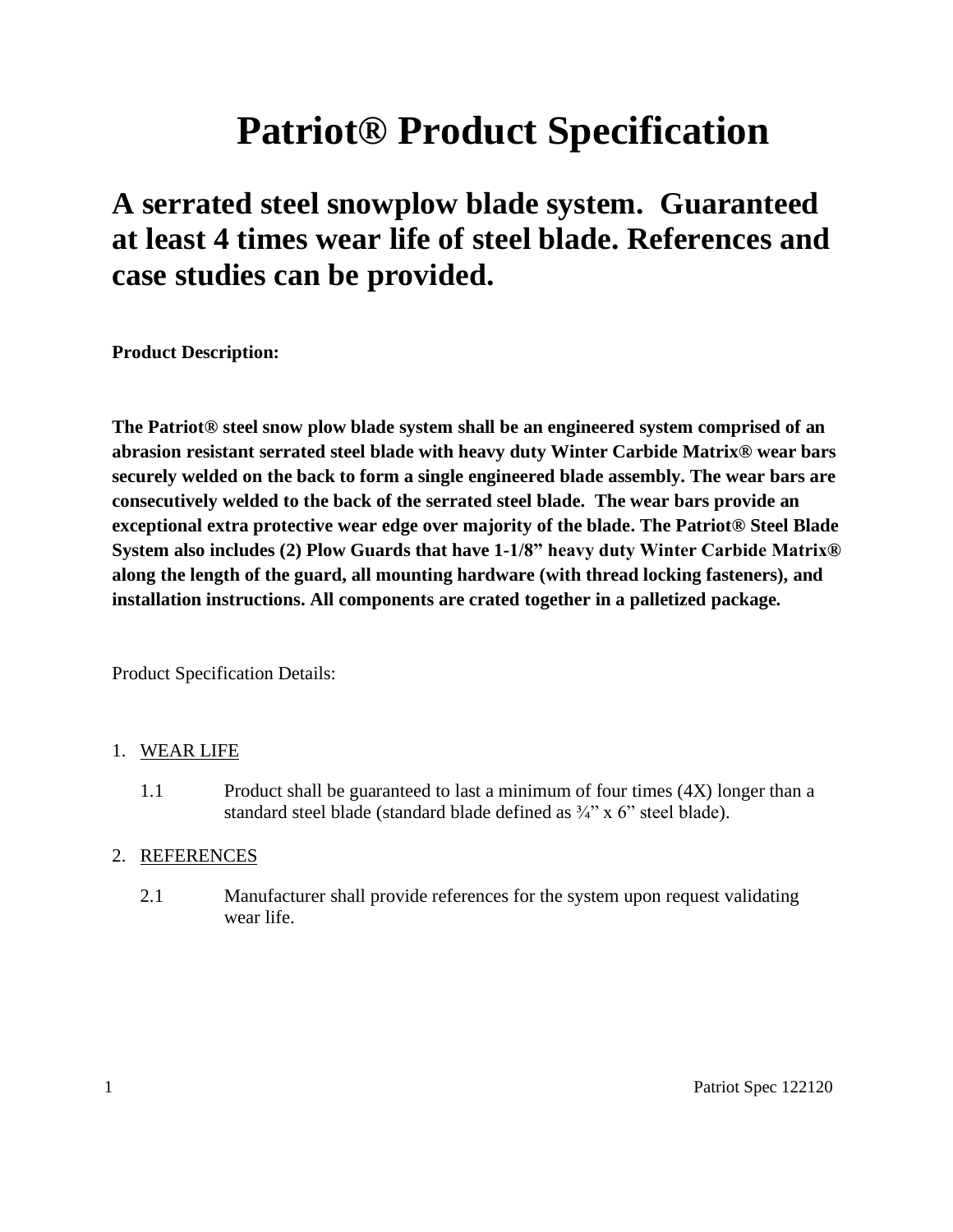### 3. PACKAGING

- 3.1 All blade system components are to be provided in a single box or crate comprising of:
	- a. All blade sections manufactured per specifications.
	- b. (2) Plow Guards
	- c. (1) Grade 8 hardware kit including thread locking fasteners, flat washers, extended shoulder carriage bolts, and plow bolts.
- 3.2 Installation instructions included in package.
- 3.3 The blade system package is to be securely banded to a pallet providing adequate protection for common freight carrier handling, transportation, and receiving.
- 3.4 Packaging will provide adequate protection from the elements incurred during normal transportation and storage.

#### 4. MAIN BLADE

- 4.1 The blade shall be high strength structural grade hot rolled flat steel.
- 4.2 Dimensions: 7" high x 5/8" thick x 3' or 4' length
- 4.3 Tolerance between hole spacing is +/- 1/16", non-accumulative, from center to center across full length of blade.
- 4.4 Hole size and location of holes shall be per customer's requirements.

#### 5. CAST WEAR BARS

- 5.1 High impact Grade A-22 steel casting.
- 5.2 Wear bars will have a cavity of Winter Carbide Matrix® to be 7/8" min. in height for the full length of the casting.
- 5.3 Winter Carbide Matrix® must be fused to impact bar.
- 5.4 Each wear bar must contain a minimum of  $10.00$  in<sup>3</sup> of Winter Carbide Matrix®.

#### 6. ASSEMBLY WELDING

6.1 A 3' blade section will have two (2) wear bars and the 4' section will have three (3) wear bars securely welded onto the blade. This weld will provide adequate strength to retain the wear bars while in service.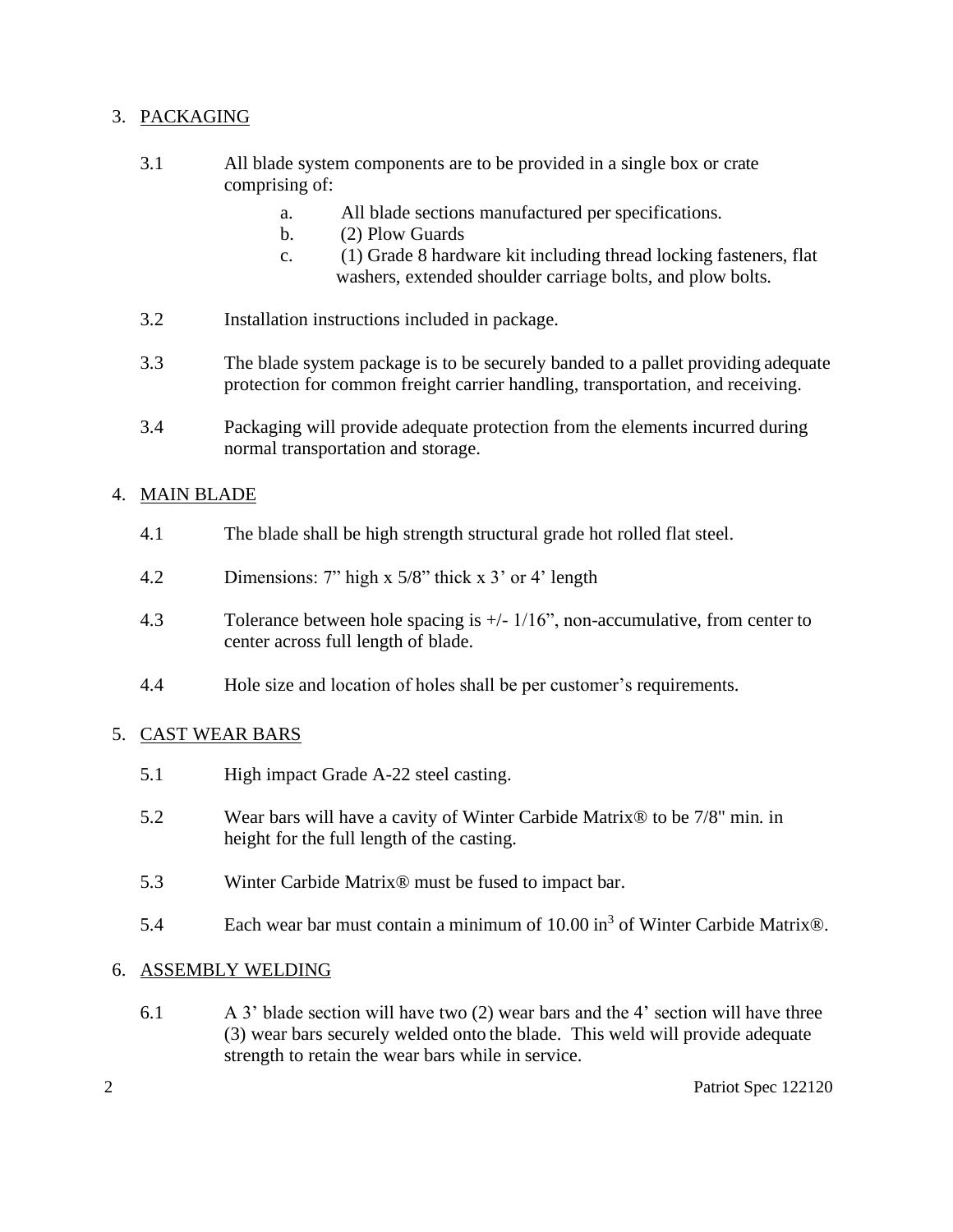#### 7. PLOW GUARDS

- 7.1 High impact ASTM Grade A-36 Hot rolled bar, 1 1/8" in thickness.
- 7.2 Guard will have Winter Carbide Matrix® weld 7/8" min. in height for the full length of the 1 1/8" thick steel base.
- 7.3 Mounting holes to be drilled 11/16" diameter, then counter-sunk with square punched to accept 5/8" Plow Bolts for flush mounting to blades.
- 7.4 Guards will be Class 7 Orange™ texture powder coated to provide corrosion resistance and safer handling.

#### 8. MOUNTING HARDWARE

8.1 The mounting hardware will consist of high-quality thread locking components consisting of Grade 8 plow bolts, all metal lock nuts, and flat washers. All items to be pre-counted and sealed for corrosion resistance.

#### 9. FINISHED PRODUCT

- 9.1 Finished blade will be Class 7 Orange  $TM$  texture powder coated to provide corrosion resistance and safer handling.
- 9.2 Front edge of blade will be identified to avoid improper installation.
- 9.3 Finished blade shall comply with standard blade manufacturing tolerances.
- 9.4 Manufacturer's literature shall be furnished as required.